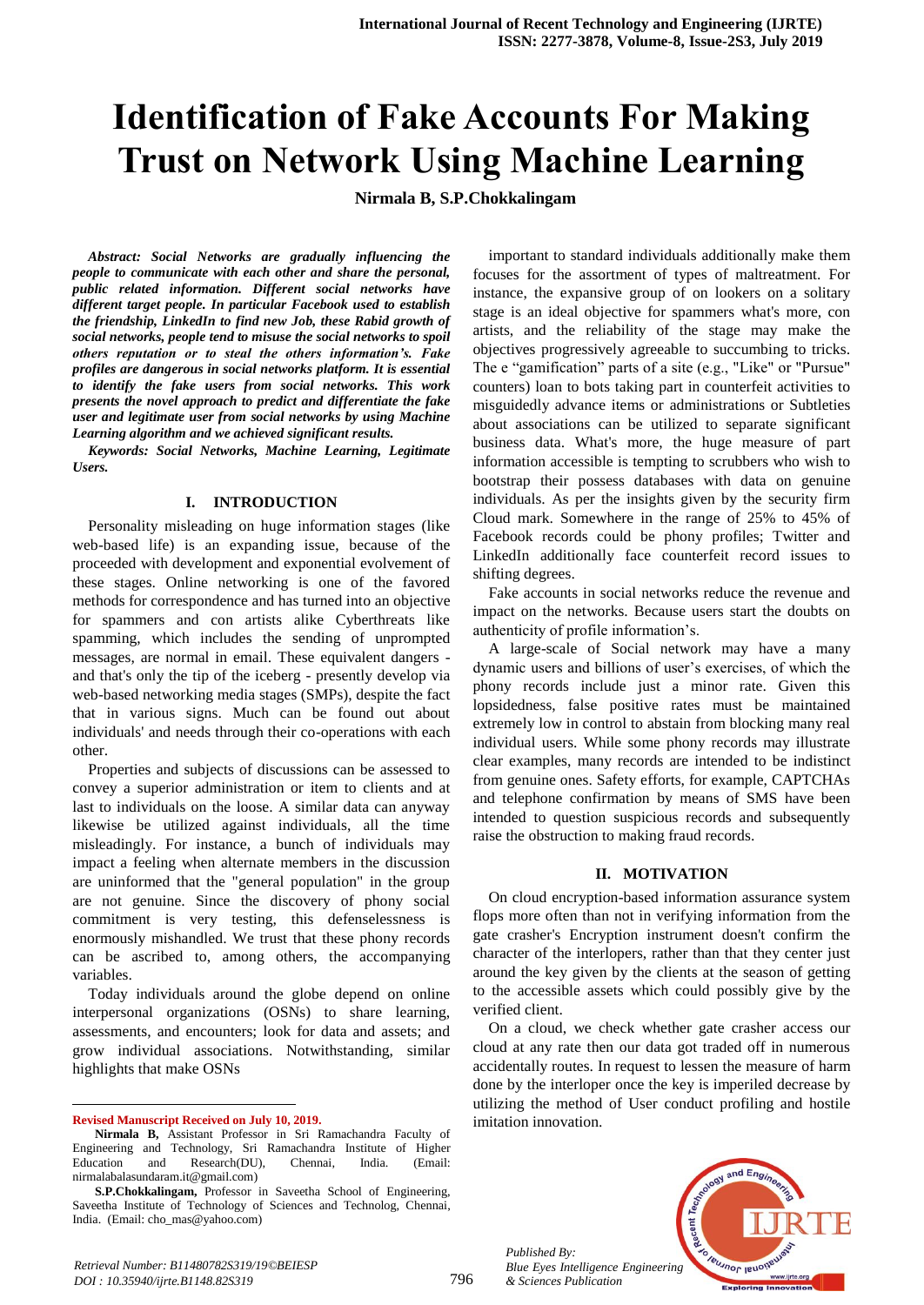# **IDENTIFICATION OF FAKE ACCOUNTS FOR MAKING TRUST ON NETWORK USING MACHINE LEARNING**

# **III. THREATS:**

With the increasing utilization of social Networks platforms, various users have unconsciously clad to be given to dangers each to their protection and to their security. These dangers can be separated into four fundamental classes. The first classification contains great dangers, in particular, protection and security dangers that risk social Networks users as well as Internet clients not utilizing informal organizations. These categories covers modern threats, that is, dangers that are for the most part one of a kind to the earth of online social Networks (OSNs) and which utilize the OSN framework to client protection and security. The third class consists of combination threats, where we describe and how today's assailants can, and regularly do, consolidate different sorts of assaults so as to make progressively refined and deadly assaults. The fourth and last classification incorporates dangers specifically focusing on kids who utilize informal organizations.

## **IV. EXISTING SYSTEM:**

In the ongoing time of innovation as the applications and the uses increment on our every -day life, we ceaselessly posting some undesirable and uninformed stuff in the long range informal communication and making mess in the social stage. In the issue we can consider counterfeit records and the general population with phony records utilizing this stage for their cash and how we can stop in this sort of major circumstance. How about we consider couple of long- range informal communication stages for our exploration work. First is twitter. As we since twitter mining is the notable use of research and we can have the general population dataset of the twitter mining. In this methodology we have to get the data about the general population who are posting some undesirable things and they need be gotten and need to expel those before it makes issue.

## **V. PROPOSED METHOD & RESULTS**

In this approach we are focusing on an architectural methodology for implementation like below. Which will have few stages in their implementation and the concept here is to predict the Fake accounts in the social networking and also try to avoid the fake status or contents in the social media.



It connects to the service bus from the worker nodes and shared to all nodes which are connected to the service bus.

It can check the protocols and messages to check from the outside and which can access the node.

The main ways of protective information on the cloud have unsuccessful in protective information from thieving attacks. And next approach is dispensed for securing the information, additionally to the quality cryptography mechanisms. The technologies area units' are–

1) User Behavior Profiling and

2) Decoy Technology.

The users using the Cloud are monitored and their access and hidden patterns are recorded. Every User has a different profile which is controlled and updated. When an unauthorized access is tried to detect the data which is not likely to be the real user, a disinformation attack is generated. The unauthorized access who is trying to access the data is might be to answer the security questions. A large amount of data is provided to the attacker which in turn protects the user data.

## **VI. ONLINE SOCIAL NETWORKS**

With huge utilization of social networks, numerous users have unknowingly turned out to be presented to dangers both to their protection and to their

With the expanding utilization of OSNs, numerous clients have unconsciously turned out to be presented to dangers both to their protection and to their security. These dangers can be separated into four fundamental classes. The first classification contains great dangers, in particular, protection and security dangers that risk OSN clients as well as Internet clients not utilizing informal organizations. These category covers modern threats, that is, dangers that are for the most part one of a kind to the earth of OSNs and which utilize the OSN framework to jeopardize client protection and security. The third class consists of combination threats, where we describe and how today's assailants can, and regularly do, consolidate different sorts of assaults so as to make progressively refined and deadly assaults. The fourth and last classification incorporates dangers specifically focusing on kids who utilize informal organizations.

#### *CLASSIFICATION OF THREATS TO DETECT:*





Ind Engl

**Veuanor lenoir** 

Recent 7 *Published By: Blue Eyes Intelligence Engineering & Sciences Publication*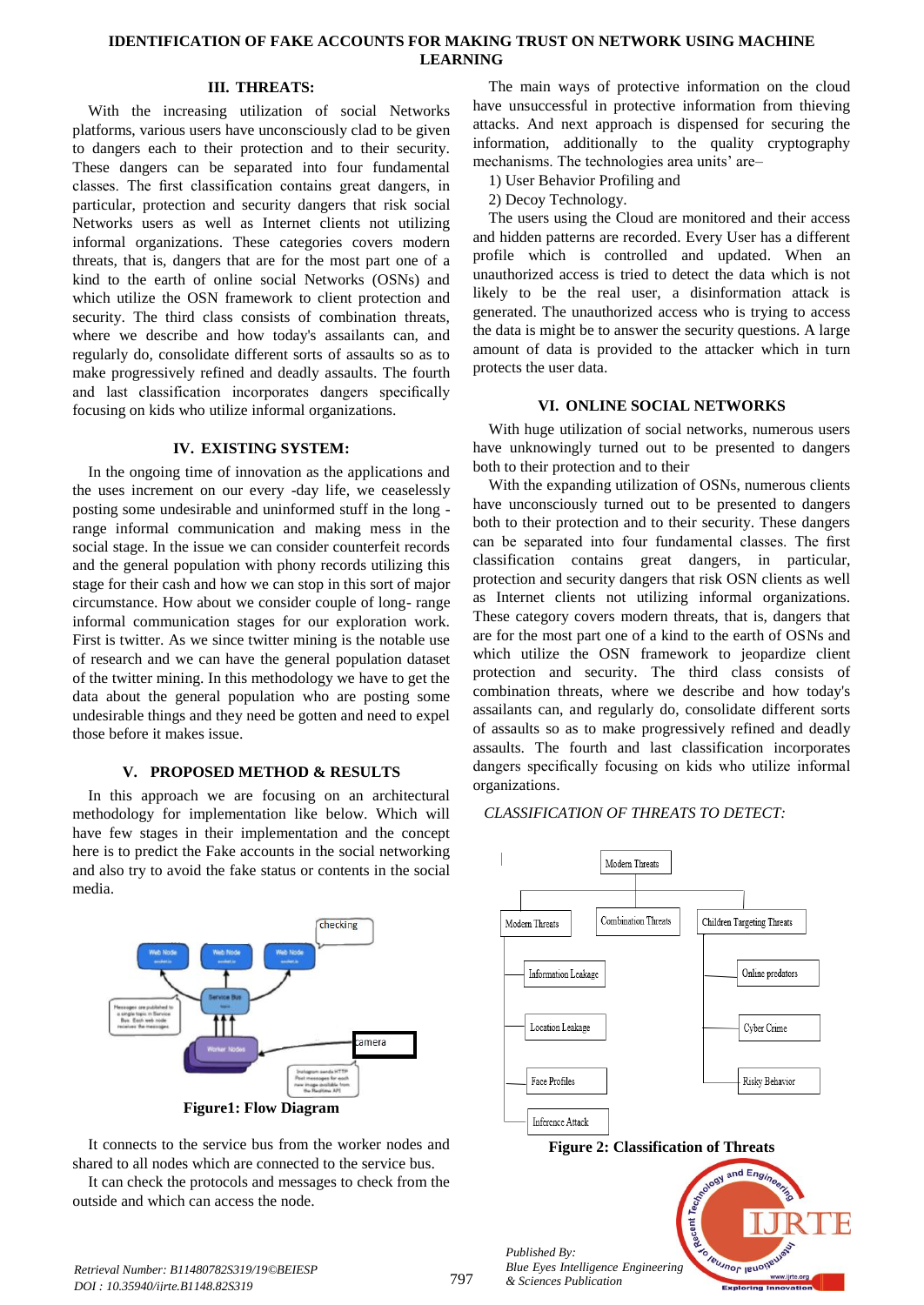#### **VII.CONVENTIONAL FEATURES AND STEPS INVOLVED:**

#### *i. Removing of unnecessary information:*

We promote the social networks platform users to remove their personal information which is not necessary to shown to public

### *ii. Privacy and security settings:*

Face book LinkedIn and other social networks provides a default protection settings are insufficient.

## *iii. Do Not Accept Friend Requests from Strangers.*

Users are requested to not to accept the friend request from strangers, fake profiles are quite common and often dangerous. If users receive the friend request from strangers perform short background check on new request.

#### *iv. Install Internet Security Software:*

Facebook offers many free securities software to download. We are suggesting to install any of the internet security software to protect our profile.

# **VIII. DO NOT PUBLISH YOUR LOCATION:**

Users are requested not to provide the current or future location in online social networks, and this information can be used by hackers or fake users.

## **IX. DO NOT TRUST YOUR SOCIAL MEDIA FRIENDS:**

Online social networks users tend to trust their friends in the social network. This trust can be missing; we recommend users to take extra precautions and conditions when communicating with their online friends and new friends.



**X. SYSTEM DESIGN:**

**Figure 3: System Design**

Proposed a totally new method all together secure the information over the cloud utilizing the client conduct profiling and another hostile bait innovation. We observed the information access over the cloud and endeavor to identify the unusual access design over the cloud. Into this framework at whatever point a gatecrasher attempts to get to the information of the certified client, we naturally create a distraction document with a similar name and scrambling content record in such a way it looks real as they focused on document and gives the equivalent to the interloper. Client Profiling procedure connected hear to show how, when, and how much measure of data access by the client over the

cloud. Such typical conduct of the client is persistently observed to decide if unusual access to the client data is happening.

Distraction innovation is utilized in route by approving, regardless of whether the information get to is approved or unapproved when unusual conduct is recognized. Mistaking the aggressor for a sham measure of imitation data, which is given by the bait documents. once they conduct of the client is being distinguished as mysterious utilizing client conduct profiling innovation. The Generated File should we to such an extent that the substance of the first record and distraction document are totally unique and difficult to recognizable. Imitation innovation is utilized in route by approving, regardless of whether the information get to is approved or unapproved when unusual conduct is identified. Mistaking the aggressor for a fake measure of distraction data, which is given by the imitation documents once the conduct of the client is being recognized as unknown utilizing client conduct profiling innovation. The Generated File should we to such an extent that the substance of the first document and imitation record are totally extraordinary and difficult to recognizable.

The Profile future is the key segment of the pipeline. Its motivation is to change over the crude information for each group (for example the information for the majority of the individual records in the bunch) into a solitary numerical vector speaking to the group that can be utilized in a machine learning calculation. It is actualized as a set of capacities intended to catch as much data as conceivable from the crude highlights so as to separate groups of phony records from bunches of genuine records. The extricated highlights can be comprehensively gathered into three classes, which we depict at an abnormal state here;

# **XI. RELATED WORK:**

Seeing that very little effective research has been done to this point to find actual pretend human identities on SMPs, we have a tendency to look towards past analysis addressing similar issues. Spam behavior found in emails and SMS, as an example, shows similar malicious intent with pretend accounts spreading false rumors. Spamming happens once electronic media like emails, SMSs and SMPs area unit are user to send unsought content to a personal or cluster. Besides spam the pretend identities are gift on SMPs within the sort of Bots. Previous analysis towards understanding and distinguishing spam behavior in given techniques like filtering, rules, and machine learning to find pretend identities. Identical techniques are applied to SMPs to find malicious account.

# *Filtering is mostly reactive:*

*Published By:*

*& Sciences Publication* 

Only when a replacement threat is known and checked which sender will be additional to a blacklist. Same ways of coping with spam are generated on Twitter to blacklist to familiar malicious computer address content and to quarantine familiar bots. Spam filtering is become terribly tough once spammers use dynamically methodology and

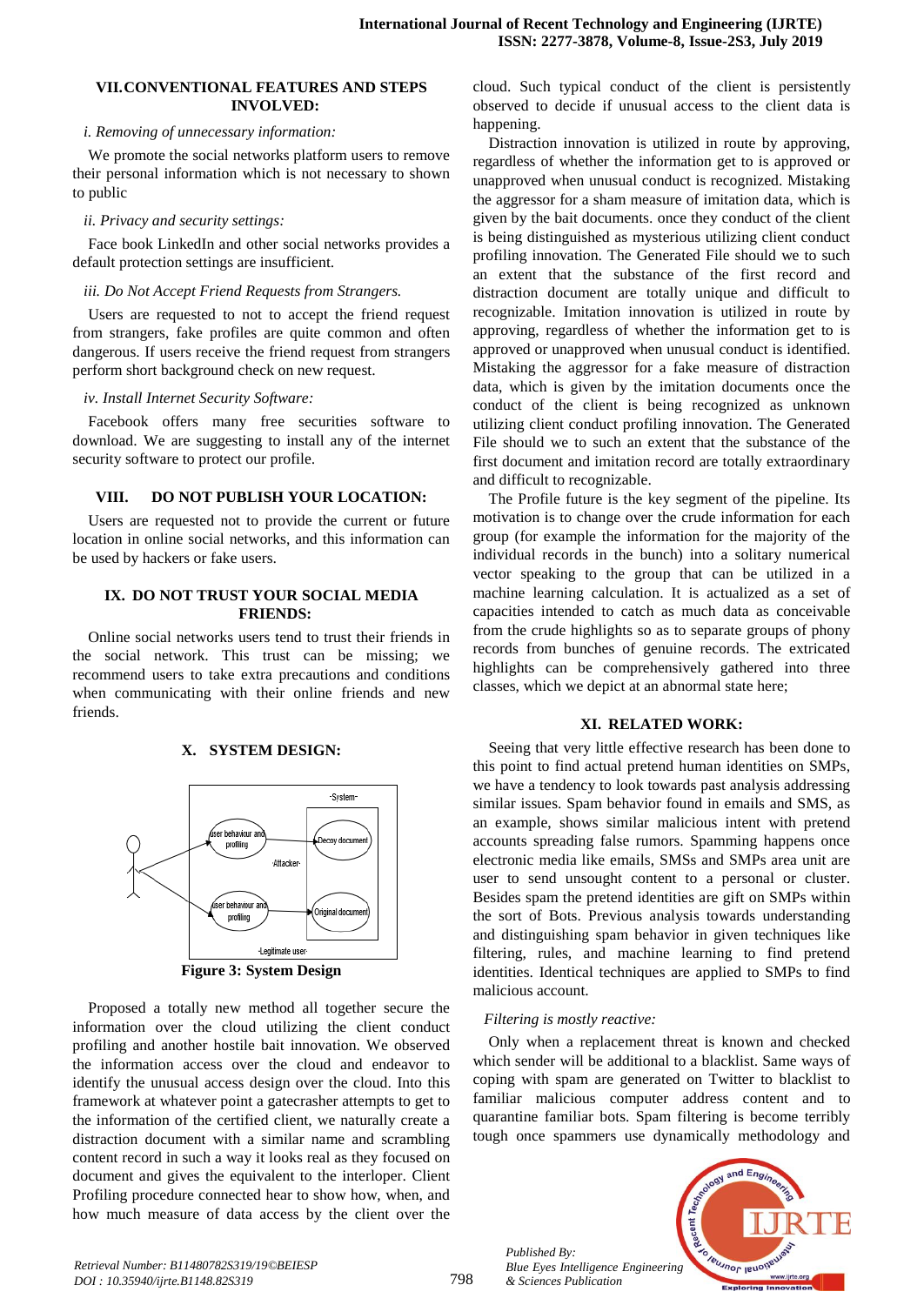# **IDENTIFICATION OF FAKE ACCOUNTS FOR MAKING TRUST ON NETWORK USING MACHINE LEARNING**

automatic steps to the projected ways. This can be even additional true for SMPs. Humans simply adapt themselves to avoid detection and, within the case of blacklisting, they merely produce a replacement account and fake identity as soon as the current detected account is blacklisted.

To inject these fictitious accounts:

- 1.Gather and clean the data
- 2.create fictious accounts
- 3.validate data
- 4.inject fictious accounts
- 5.create new features

6.supervised machine learning

7.evaluate results

Performance Analysis; Proposed approach is evaluated by using following Machine Learning algorithms.

- i. Logistic Regression
- ii. SVM
- iii. Random Forest Algorithm



**Figure 4: Histogram of cluster size**

The issue of recognizing counterfeit records in online informal organizations has been drawn closer from various alternate points of view, including social examination, chart hypothesis, machine learning, and framework structure. Utilizing a conduct viewpoint to create highlights to distinguish noxious clients who make counterfeit records crosswise over various interpersonal organizations. In any case, the highlights they propose are all record level essential profile highlights. In the event that a similar spammer does not manhandle distinctive stages utilizing some equivalent essential profile data, the impact of such highlights would be diminished. Much research has been done to examine counterfeit records in OSNs from a chart theoretic viewpoint. Two main studies are those of, who portray various explicit sybil resistance systems, and who call attention to that most existing work by identifying neighborhood networks (i.e., bunches of hubs more firmly weave than whatever is left of the chart) around in the hub.

The general precision over all machine learning models was exceptionally high, with the most noteworthy being 87.11%. These outcomes could inaccurately show that the regulated machine learning models are great indicators of personality misdirection by people on SMPs. The exactness measure, be that as it may, does not represent wrong forecasts and endures in skewed circulations. The particular corpus was a genuine case of a skewed appropriation in light of the fact that just 15 000 records of the all the out corpus were indicated as phony. Along these lines, we looked towards the A1 score and which represent getting the expectations off-base. Best case scenario, an A1 score of 49.75% was accomplished from the irregular backwoods (rf) machine learning model and a PR-AUC score of 49.90%. These outcomes are simply beneath what one would anticipate from getting the forecast directly.

*Advantages:*

- 1. Explict behavior will find and he can get decomposed the file.
- 2. It confirms first whether a requested user is authenticated is checked or not.

## **XII.MATHEMATICAL MODEL:**



**Figure 5: Mathematical Model**

A= {I, O, F, connect, disconnect}

I= user name and password details,

O= Decomposed file

A1=Check Authentication, A2= find Anonymous activity A3= if user behavior is illegal to download decomposed file

 $O1 =$ Connect

O2=Disconnect

1. A large amount of database can consume to get the more information.

2. It may also occur hardware failure and software failure.

# **XIII. CONCLUSION AND FUTURE ENHANCEMENT:**

The main issue with social networking security is not authenticating them properly before publishing the data. Here we used some of the chats, status and all the account information and proposed an architecture suing which we need to identify the genuineness of the account so that based on which we can make that account continue with the service or we need to terminate the service. SVM and CNB are used in this process for validating the content based on the text classification and sentiment analysis of the data. In this sentiment analysis we need to gather the harmful words count, how many times they are repeating, and what is the harmful pair of words and how many times they are repeating. Computationally the intensive to classify millions of accounts. From a modeling perspective, one important direction for future work is to apply feature sets used in other spam detection models, and hence to realize in multimodel ensemble prediction.

# **REFERENCES:**

*Published By:*

*& Sciences Publication* 

1. Cloud Security Alliance, Top Threat to Cloud Computing V1.0, March 2017 Available: https://cloudsecurityalliance.org/topthreats/csathreats.v1.0.pdf



*Retrieval Number: B11480782S319/19©BEIESP DOI : 10.35940/ijrte.B1148.82S319*